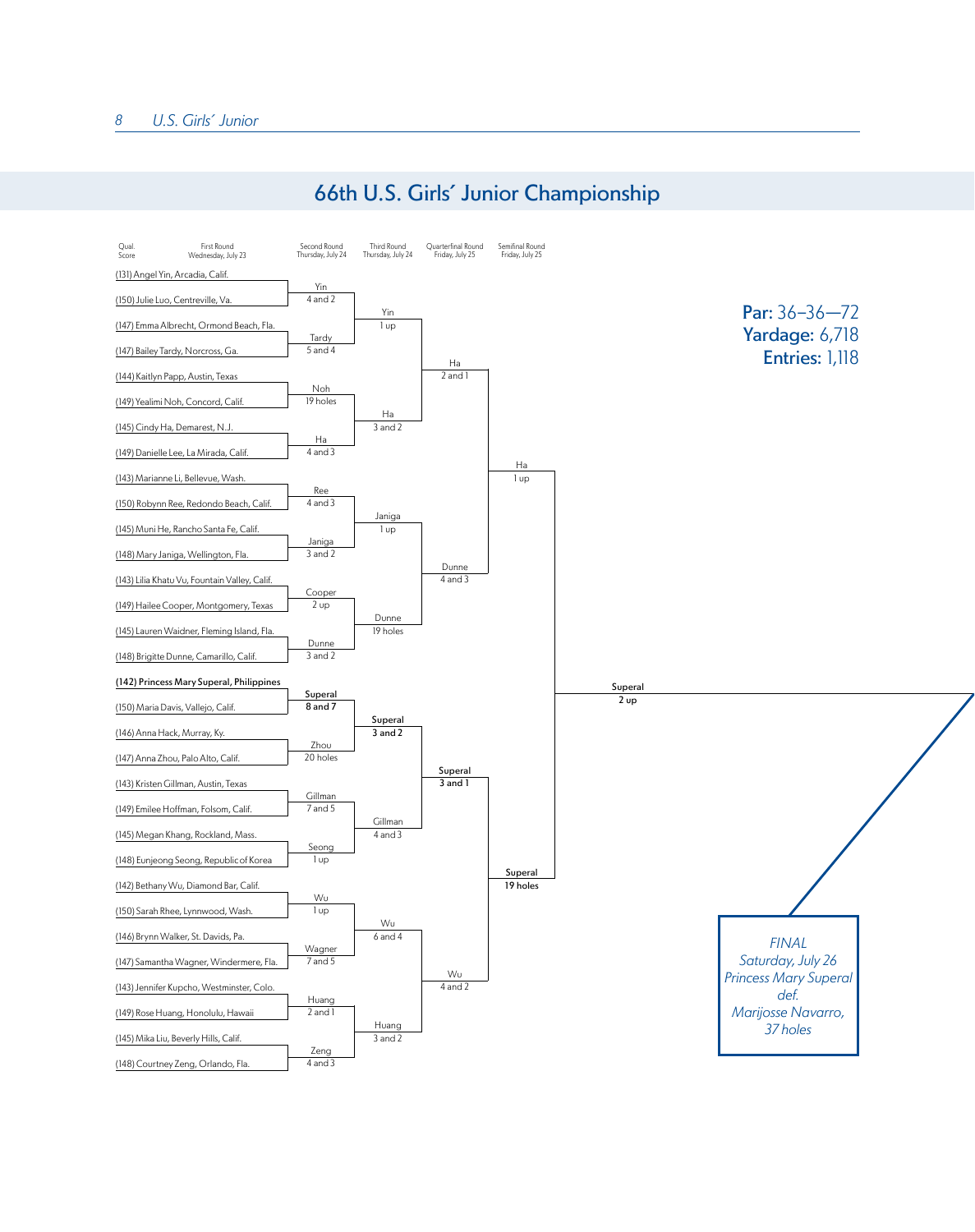## July 21-26, 2014, Forest Highlands Golf Club (Meadow Course), Flagstaff, Ariz.